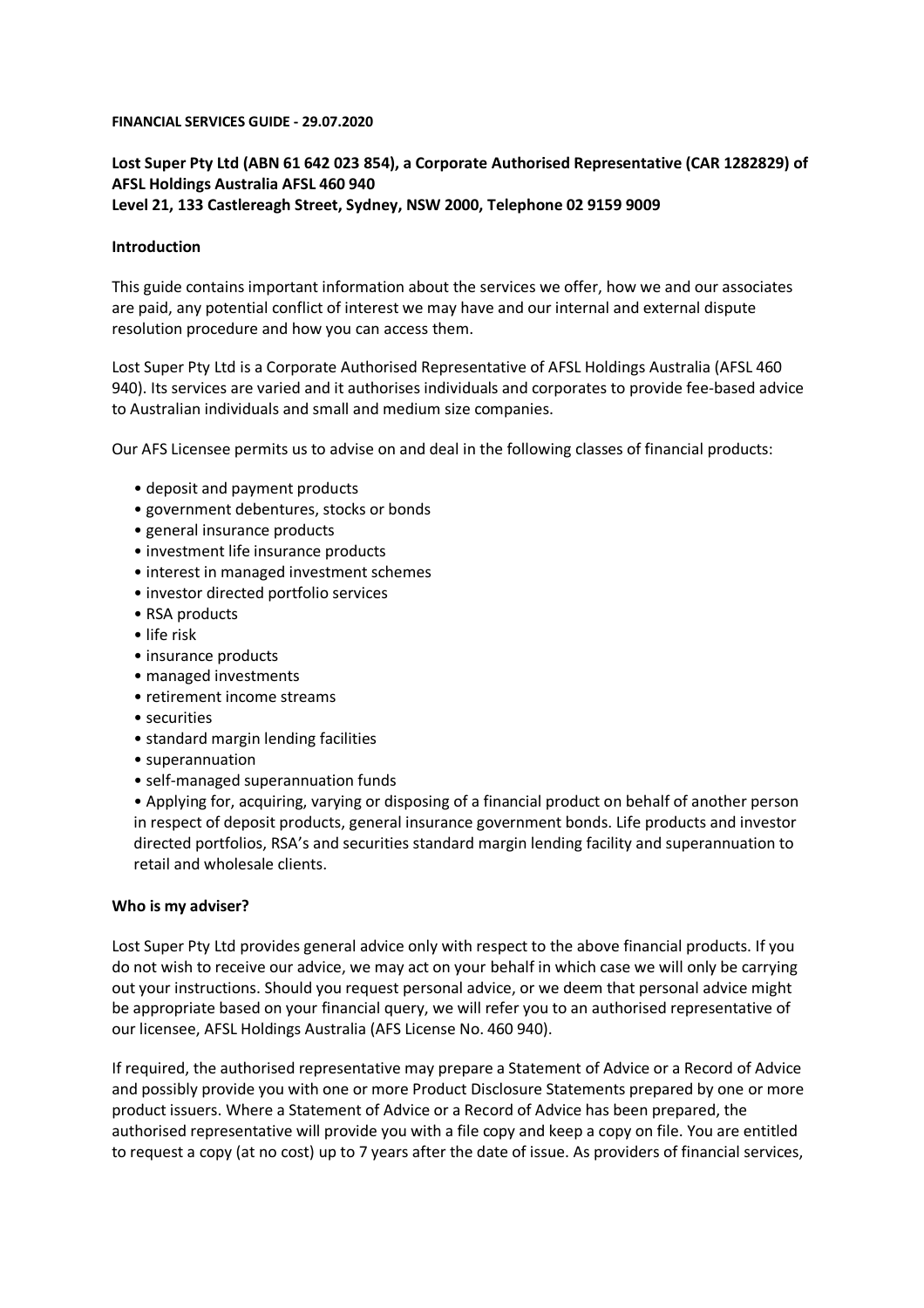both Lost Super Pty Ltd and our authorised representatives may act on the instructions we receive from you in writing, by telephone, email or any other form of communication.

Before making any investment decision we recommend that you consider whether it is appropriate for your situation and seek appropriate taxation and legal advice. If you do not obtain advice, you face the risk that the investments or financial product(s) you select may not meet your objectives, needs or suit your financial situation. Lost Super Pty Ltd is responsible for the actions of its employees and representatives. However, Lost Super Pty Ltd is not responsible for services provided to you by any other third party including other financial service providers.

## **What is the difference between getting general advice and personal advice?**

General advice is given only if your adviser clarifies with you (the client), when they give the advice, that they are not giving personal advice, because they do not consider the relevant circumstances (i.e. your objectives, financial situation or needs). We will also issue a warning that it is general advice. If you choose to receive general advice then it will be without considering your objectives, financial situation or needs (s949A (2) (a) of the Corporations Act. You should then consider whether this advice is appropriate to your needs if you enlist us to provide personal advice.

## **What information should I provide in order to receive advice?**

Authorised Representatives will only provide personal advice after you agree to the terms of their financial services guide. You will then be required to complete an online or phone based personal fact find which will collect your personal information, goals and objectives, financial situation and needs. If you do not provide accurate information about your situation, the advice you receive may not be appropriate to your needs. Lost Super Pty Ltd will also collect information from other means like the tax agent portal and other data sources only with your prior approval. This will assist us in getting an accurate and full picture of your financial position from which to provide general advice. Neither we nor our authorised representatives can provide appropriate advice unless accurate information is provided.

### **How are we paid for the advice services we provide?**

We charge for our advice based on the time it takes to collect the data, consider the scope of the advice, consult experts and stress test strategies to make sure that they are appropriate and in your best interests.

### Lost Super Search and Consolidation into the most appropriate fund

We can charge a fee of up to 4.4% + GST to provide a comprehensive listing of all your superannuation accounts and consolidate your super into an industry super fund. We will ask you to sign our terms of service before we consolidate your super and we will provide a copy of our financial services guide.

If you are referred to an Authorised Representative for personal advice, you will be charged between \$1100 - \$9999 + GST for the preparation of a Statement of Advice, however, the super consolidation fee will be waived. These fees will be deducted from your super fund.

### *Additional Services and brokerage fees*

Any services provided outside the initial arrangement with Lost Super Pty Ltd will be subject to the fees set out by the third parties which provide their respective services. These fees will be detailed by the third parties in their correspondence with you and also documented in their financial services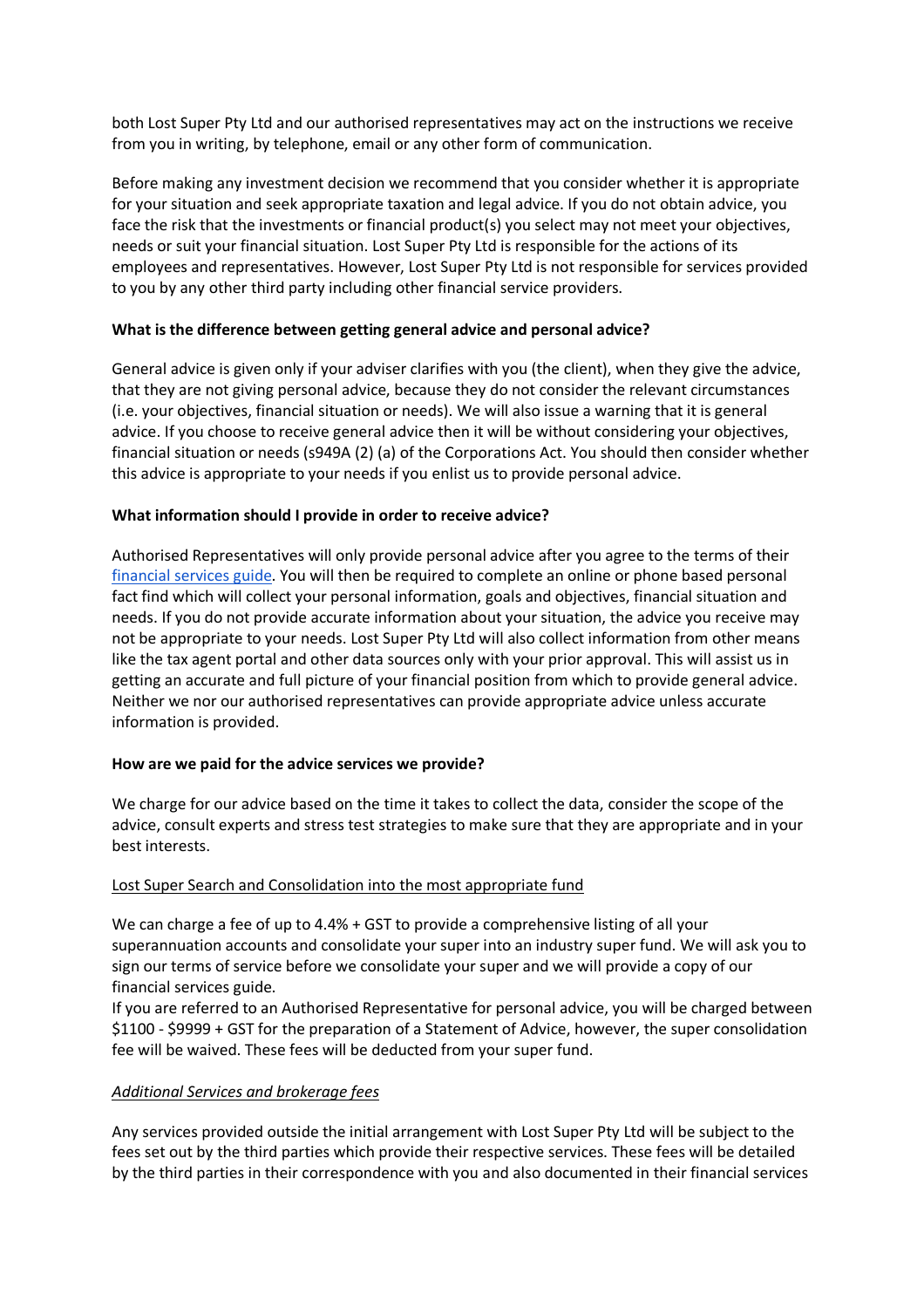guides. Lost Super Pty Ltd is not responsible for services provided to you by any other third party including other financial service providers. We disclaim all responsibility and all liability for any fees, loss arising from, or in connection with the use of any other financial service providers that you may deal with through our referral.

### **Referral Arrangements**

We do not pay referral fees.

### **Complaints**

We hope you will be satisfied with our services and encourage you to discuss any concerns you have with your adviser or our client services staff.

Should our staff fail to assist you, we have an established procedure to deal with complaints. If you make a complaint we will:

- acknowledge its receipt
- assign it to an appropriate person for investigation and resolution
- respond to you as quickly as we can

We are a member of an external complaint handling authority AFCA. Before you lodge a dispute with AFCA, read about the types of disputes we can consider. If your dispute remains unresolved even after you have complained directly to your financial services provider, learn how you can lodge a dispute with us.

Should we fail to solve your complaint within the above guidelines or to your standards you may contact the Australian Financial Complaints Authority (AFCA) who can be contacted at:

- Phone: 1800 931 678
- Email: info@afca.org.au
- Mail: Australian Financial Complaints Authority, GPO Box 3, Melbourne VIC 3001

#### **Professional indemnity insurance**

Lost Super Pty Ltd maintains professional indemnity insurance policies on behalf of your adviser. These policies cover the advice, actions and recommendations which your adviser has been authorised to provide to you by Lost Super Pty Ltd. These arrangements satisfy the requirements imposed by the Corporations Act.

#### **Privacy Policy**

Your privacy is important to Lost Super Pty Ltd. We have systems and processes in place to protect your privacy. For further details of our privacy policy please refer to our websites: www.lostyoursuper.com.au

#### **How can you contact us?**

You can contact Lost Super Pty Ltd in the following ways:

• Phone: 02 9159 9009